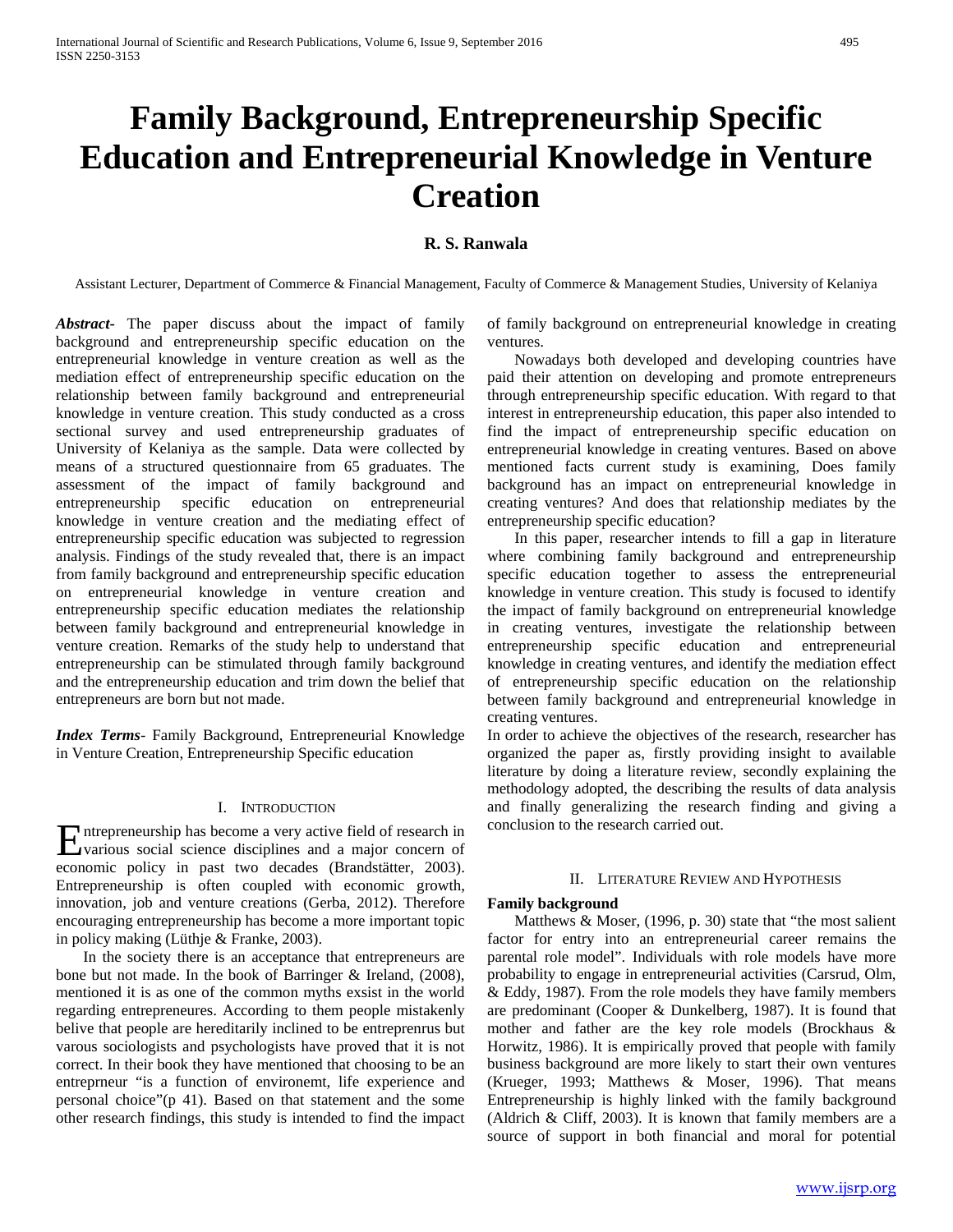entrepreneurs (Steier & Greenwood, 2000). Family background with entrepreneurial or small business experience is a more reliable and agreeable basis of support than families without entrepreneurial background. According to the researchers findings an array of contextual factors are connected with entrepreneurship. " Bloodgood, Sapienza, & Carsrud, (1995), Aldrich & Cliff, (2003), took a point that, "mounting empirical evidence suggests that families play an important role in the venture process and thus deserve greater consideration in the entrepreneurship literature"(p. 577). It is evident that family context is one of a social factor which has considerable relationship with entrepreneurship. Obviously the available literature evidence indicates individuals from nurturing family contexts, rich in entrepreneurial role models and supportive of new venture creation, are more likely to identify and initiate new ventures (White, Thornhill, & Hampson, 2007). Scott & Twomey, (1998) has found that students have high preference to engage in self-employment whose parents are having small business and they hardy prefer to employee in large organizations.

 According to the literature explanation mentioned above states that there is a relationship between family background and entrepreneurial behaviour (creating and managing new ventures). Therefore the researcher assumes that there can be an impact from family background to the entrepreneurial knowledge in venture creation. With that assumption researcher hypotyis that: *H1: There is an impact from family background on entrepreneurial knowledge in creating ventures.*

# III. ENTREPRENEURIAL EDUCATION AND ENTREPRENEURIAL **KNOWLEDGE**

 People select entrepreneurship as an alternative carrier because of various "push" and "pull" factors (Matlay & Storey, 2003). As same as selecting entrepreneurial carrier, Mitra & Matlay, (2004) mentioned many factors affecting for the perception and need for entrepreneurial education. According to the Hansemark, (1998, p. 33) "The fundamental purpose of the entrepreneurship programme is to develop abilities, knowledge, skills, attitudes, and personal attributes important for the entrepreneurial activity". Entrepreneurship and entrepreneurship education has wider market prospective other than the manifest advantages, like promoting new ventures, (Holmgren, From, Olofsson, Karlsson, Snyder, & Sundtrom, 2004). "The Consortium for Entrepreneurship Education (2008) states that entrepreneurship education is not just about teaching someone to run a business. It is also about encouraging creative thinking and promoting a strong sense of self-worth and empowerment. Through entrepreneurship education, students learn how to create business, but they also learn a lot more. The core knowledge created via entrepreneurship education includes: "The ability to recognize opportunities in one's life, the ability to pursue opportunities, by generating new ideas and found the needed recourses, the ability to create and operate a new firm, the ability to think in a creative and critical manner." (Raposo & do Paco, 2011, p. 454)

 Thus, other than giving knowledge and skills which required for doing business, entrepreneurship education is generally about the improving certain beliefs, values and attitudes, with the aim to get students to truly consider entrepreneurship as an attractive and valid alternative to salaried employment and unemployment (Holmgren, From, Olofsson, Karlsson, Snyder, & Sundtrom, 2004). Raposo & do Paco, (2011, p. 455) have identified some aims of entrepreneurship education with reference to previous authors, as: "To increase capacities in the use of techniques, in the examination of business situations, and in the creation of action plans, to identify and stimulate entrepreneurial skills, to develop empathy and support for all issues of entrepreneurship, to develop attitudes towards change, to promote new start-ups and other ventures.".

 Jones, Matlay, & Maritz, (2012, p. 814) explained what students expect to learn by engaging in entrepreneurship education using "the process of scenario development". Those authors pointed out four main ways in which entrepreneurship education is positioned in higher education programs. Those are, "Transformative experience which is able to create an entrepreneurial mindset in all who participate; Supportive pathway towards new business and/or the specific skills required to do so; Provides skills and knowledge to students who are in the sciences and arts and who seek to trade their intellectual property; and Just another subject provided by the business schools."

 According to Heinonen & Poikkijoki, (2006) there are three objectives of entrepreneurship education porogrames as learning to undestant what is entrepreneurship, learning to perform in an entrepreneurial way and learning to become an entrepreneur. Learning to become an enterprising individual with the expectation of changes in attitude, perception and intention toward entrepreneurship, learning to become an entrepreneur with the expectation of acquisition of knowledge  $\&$  skill  $\&$ focused on professional/practical dimension and learning to become an academic, focused on conducting research are other there categorizations of objectives of entrepreneurship education (Fayolle & Gailly, 2008).

 But providing those skills through entrepreneurial education is depending on whether it can be taught and learnt. Based on many studies entrepreneurial skills related with entrepreneurial behaviour are learnable (Bird, 1995; Mayhew, Simonoff, Baumol, Wiesenfeld, & Klein, 2012). Kuratko, (2003) also states that business educators or proffessional trainer can trained entrepreneurship or at lest some relevant aspects of it before, to or after initiating of entrepreneurial activities.

 Entrepreneurship specific education is provided by universities to equip students with entrepreneurial alertness and risk-taking to prepere them to have entrepreneurial carriers in future. Futher with the entrepreneurship specific education universites enable students to accumilate assets which are require to new venturing process (Solesvik, Westhead, & Matlay, 2013). According to the Knight, (1971) entrepreneurs need to tolarate uncertinity and also need to take the risk in uncertain world. This entrepreneurship education is giving competence for students to bear uncertinity, encourage to take risk, perception and propencity to persuate new business opportunities (Solesvik, Westhead, & Matlay, 2013).

 With this situation in Europe, Asia, North America, Australia & New Zeland has incresed the number and variety of entrepreneurship education programes they offer (Gartner & Vesper, 1994). However, according to the Matlay, (2006a), there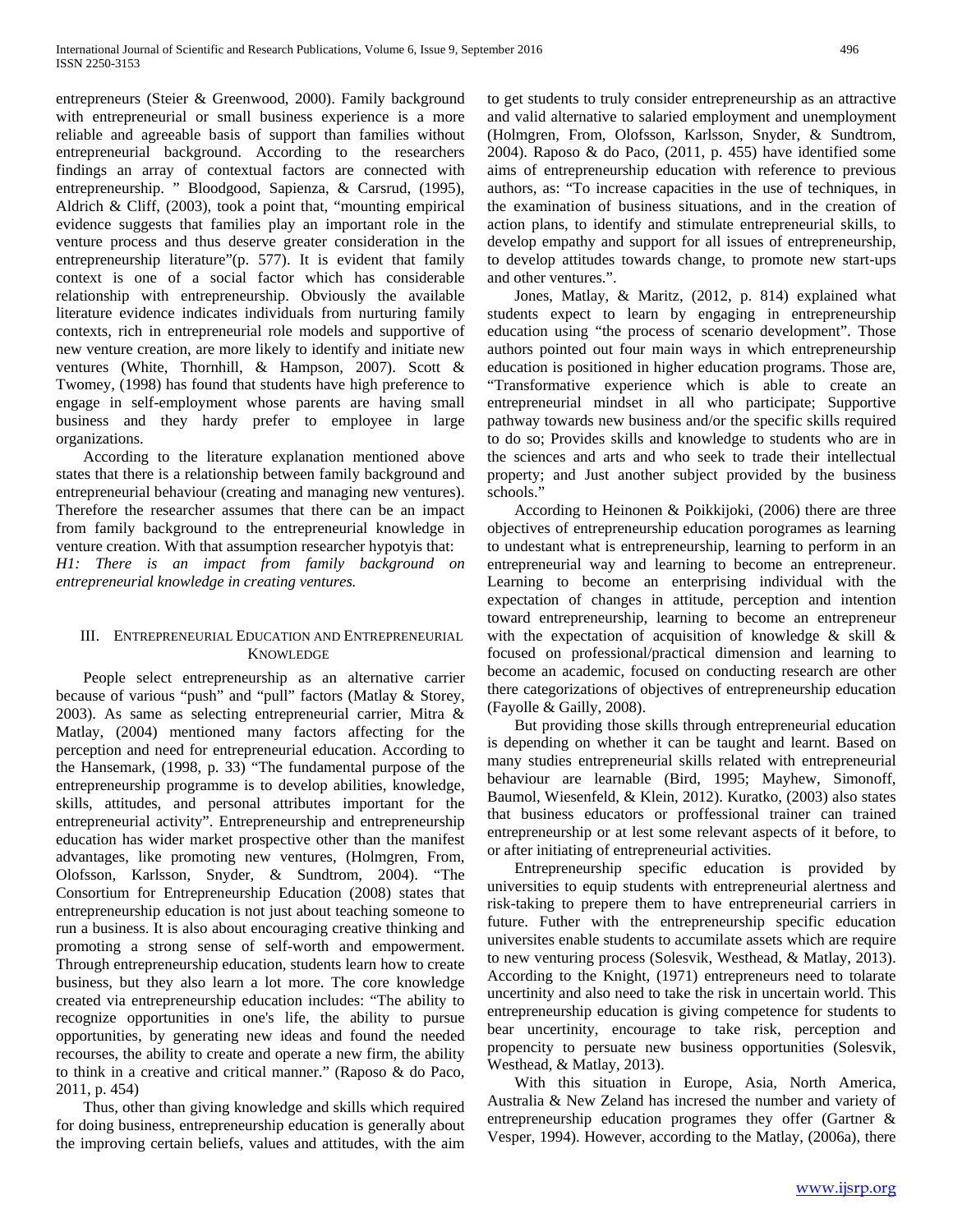is a constant and extended debet about wether the universities are able to make significant contribution to increse the number and quality of entrepreneurs stock operating in economy as government oratory belives. Futher, scholors are arguing that , " . . . the skills traditionally taught in business schools are essential but not sufficient to make a successful entrepreneur" (Rae, 1997, p. 199).

 Withregard to the above mentioned emperical findings, resercher hypothesis that:

 *H2 : There is an impact from entrepreneurship specific education on entrepreneurial knowledge in venture creation*

 *H3: Entrepreneurship specific education mediates the relationship between family back ground and entrepreneurial knowledge in creating ventures*

 The current study identifies the unit of the analysis as the Entrepreneurship graduates of University of Kelaniya. Convenient sampling is applied to select the sample for the study and random sampling method is employed by the researcher as it is the most suitable method of sampling for the present study. The sample of the study was selected on the basis of degree programs (Entrepreneurship degree programs). Entrepreneurship graduates of University of Kelaniya were selected to the sample due to the convenience of access. The following table depicts the descriptive in relation to the sample. Personally administered questionnaire, developed by researcher was used for pilot data collection and it was conducted in the early part of May 2016 and due to the high reliability achieved by pilot study same questionnaire was used to the collect data from entire sample. The main analysis was carried out in the latter part of May 2016.

# IV. METHODOLOGY

## **Sample and Sampling Methodology**

## **Table I - Response rate and distribution of sample**

| Population | of questionnaires   No.<br>No.<br>distributed | оf<br>responses | <b>Response</b><br>rate | Final<br>sample | % of the final sample<br>from the population |
|------------|-----------------------------------------------|-----------------|-------------------------|-----------------|----------------------------------------------|
| 78         | 78                                            | 65              | 83%                     | 65              | 83%                                          |

## **Variables and measurers**

 *Independent variable:* : Family background was used as the independent variable of the study as researcher assumes there can be an impact from family background to the entrepreneurial knowledge in venture creation because previous literature is evidencing for the impact of family background to the new venture creation. For measuring family background nine questions in five point Licket scale was used.

 *Dependent variable*: Dependent variable of the study was entrepreneurial knowledge in venture creation. As researcher aims to identify weather family background and entrepreneurship specific education is able to provide the entrepreneurial knowledge in venture creation, researcher used entrepreneurial knowledge in venture creation as the dependent variable. To measure the entrepreneurial knowledge six questions was used at five point Licket scale.

 *Mediating variable*: Entrepreneurial education is used as the mediating variable of present study. Hansemark, (1998, p. 33) "The fundamental purpose of the entrepreneurship programme is to develop abilities, knowledge, skills, attitudes, and personal attributes important for the entrepreneurial activity". In order to measure entrepreneurial education eight questions were developed and five point Licket scale was used to assess the questions.

## V. ANALYSIS AND RESULTS

 In current study, to assess the relationship between three variables and prove hypothesis a regression analysis was carries

out by the researcher. As the first step, researcher used family background as independent variable and entrepreneurial knowledge in venture creation as dependent variable. According to the results of regression analysis's ANOVA (see table 1) table model with family background as independent variable and entrepreneurial knowledge in venture creation as dependent variable is significant under the 5% significant level. Therefore Family background acts as a determinant of Entrepreneurial knowledge in venture creation. The impact of family background on entrepreneurial knowledge in venture creation is depicted by R square value. As per the R square value (see table 1) it implies 20.5 percent of fitness in the sample regression line. Moreover, it measures 20.5 percent of the total variation in the Entrepreneurial knowledge in venture creation, is explained by the independent variable family background. The beta values (see table 1) show an indication of the relative importance of the independent variable in accounting for variance in the dependent variable. According to beta value family background shows 43.3 variation in dependent variable, entrepreneurial knowledge in venture creation when independent variable, family background changes in 1 and at the same time that relationship is statistically significant under the 5% significant level.

# **Table II – Summary of step one**

| Variables  | Model<br><b>Summary</b> | <b>ANOVA</b> | <b>Coefficients</b>     |       |
|------------|-------------------------|--------------|-------------------------|-------|
|            | <b>R</b> Square         | Sig.         | <b>Scandalized</b><br>B | Sig.  |
| Background | 0.205                   | 0.000        | 0.453                   | 0.000 |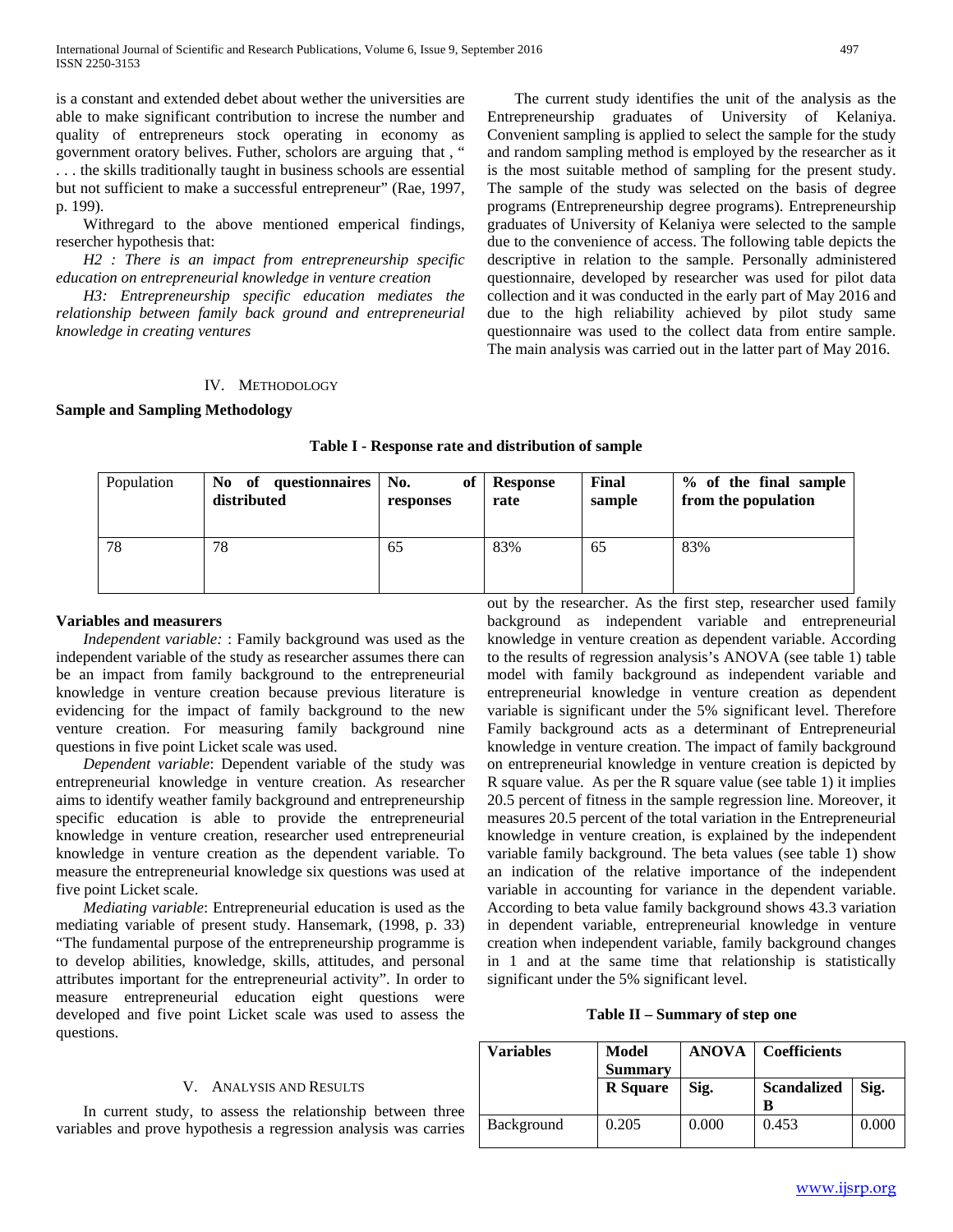| Entrepreneurial |  |  |
|-----------------|--|--|
| in<br>Knowledge |  |  |
| Venture         |  |  |
| Creation        |  |  |

 As the next step researcher used entrepreneurship specific education as independent variable and entrepreneurial knowledge in venture creation as the dependent variable. According to the results of regression analysis's ANOVA table (see table 2) model with entrepreneurship specific education as independent variable and entrepreneurial knowledge in venture creation as dependent variable is significant under the 5% significant level. Therefore entrepreneurship specific education acts as a determinant of Entrepreneurial knowledge in venture creation. The impact of entrepreneurship specific education on entrepreneurial knowledge in venture creation is depicted by R square value. As per the R square value (see table 2) it implies 53.4 percent of fitness in the sample regression line. Moreover, it measures 53.4 percent of the total variation in the Entrepreneurial knowledge in venture creation, is explained by the independent variable entrepreneurship specific education. The beta values (see table 2) show an indication of the relative importance of the independent variable in accounting for variance in the dependent variable. According to beta value entrepreneurship specific education shows 73.1 variation in dependent variable, entrepreneurial knowledge in venture creation when independent variable, family background changes in 1 and at the same time that relationship is statistically significant under the 5% significant level.

**Table III – Summary of step two**

independent variable, mediator and dependent variable is significant under the 5% significant level. Therefore entrepreneurship specific education acts as a determinant of Entrepreneurial knowledge in venture creation. The impact of family background and entrepreneurship specific education on entrepreneurial knowledge in venture creation is depicted by R square value. As per the R square value (see table 3) it implies 55.2 percent of fitness in the sample regression line. Moreover, it measures 55.2 percent of the total variation in the Entrepreneurial knowledge in venture creation, is explained by the independent, family background and mediator variable, entrepreneurship specific education. The beta values (see table 3) show an indication of the relative importance of the independent variable and mediator in accounting for variance in the dependent variable. According to beta value of family background, shows 14.8 variation in entrepreneurial knowledge in venture creation when family background changes in one. The impact of family background in final model has reduced compared to the model used in first step. The beat value of entrepreneurship specific education, shows 66.3 variation in entrepreneurial knowledge in venture creation when entrepreneurship specific education changes in one. The relationship between family background and entrepreneurial knowledge in venture creation became insignificant in the final model and the relationship between entrepreneurship specific education and entrepreneurial knowledge in venture creation is significant. Therefore it can be said that the relationship between family background and entrepreneurial knowledge in venture creation has been mediated by entrepreneurship specific education.

# **Table IV – Summary of step three**

| <b>Variables</b> | Model           | <b>ANOVA</b> | <b>Coefficients</b> |       |                  |                 |              |                     |       |
|------------------|-----------------|--------------|---------------------|-------|------------------|-----------------|--------------|---------------------|-------|
|                  | <b>Summary</b>  |              |                     |       | <b>Variables</b> | <b>Model</b>    | <b>ANOVA</b> | <b>Coefficients</b> |       |
|                  | <b>R</b> Square | Sig.         | <b>Scandalized</b>  | Sig.  |                  | <b>Summary</b>  |              |                     |       |
|                  |                 |              | В                   |       |                  | <b>R</b> Square | Sig.         | <b>Scandalized</b>  | Sig.  |
| Entrepreneurship | 0.534           | 0.000        | 0.731               | 0.000 |                  |                 |              | B                   |       |
| Specific         |                 |              |                     |       | Background       | 0.552           | 0.000        | 0.148               | 0.128 |
| Education        |                 |              |                     |       | Entrepreneurship |                 |              | 0.663               | 0.000 |
| Entrepreneurial  |                 |              |                     |       | Specific         |                 |              |                     |       |
| Knowledge<br>in  |                 |              |                     |       | Education        |                 |              |                     |       |
| Venture          |                 |              |                     |       | Entrepreneurial  |                 |              |                     |       |
| Creation         |                 |              |                     |       | Knowledge<br>in  |                 |              |                     |       |
|                  |                 |              |                     |       | Venture          |                 |              |                     |       |

 As the final step researcher used family background as independent variable, entrepreneurship specific education as mediator and entrepreneurial knowledge in venture creation as the dependent variable. According to the results of regression analysis's ANOVA table (see table 3) overall model with

# **Table V – testing hypothesis**

Creation

| No | <b>Hypothesis</b>                                                                                                                       | <b>Reason</b> | Accepted/R<br>ejected |
|----|-----------------------------------------------------------------------------------------------------------------------------------------|---------------|-----------------------|
| H1 | There is an impact from family background on entrepreneurial $\vert$ B value $-0.435$<br>knowledge in creating ventures                 |               | Accepted              |
| H2 | There is an impact from entrepreneurship specific education on $\vert$ B value – 0.731<br>entrepreneurial knowledge in venture creation |               | Accepted              |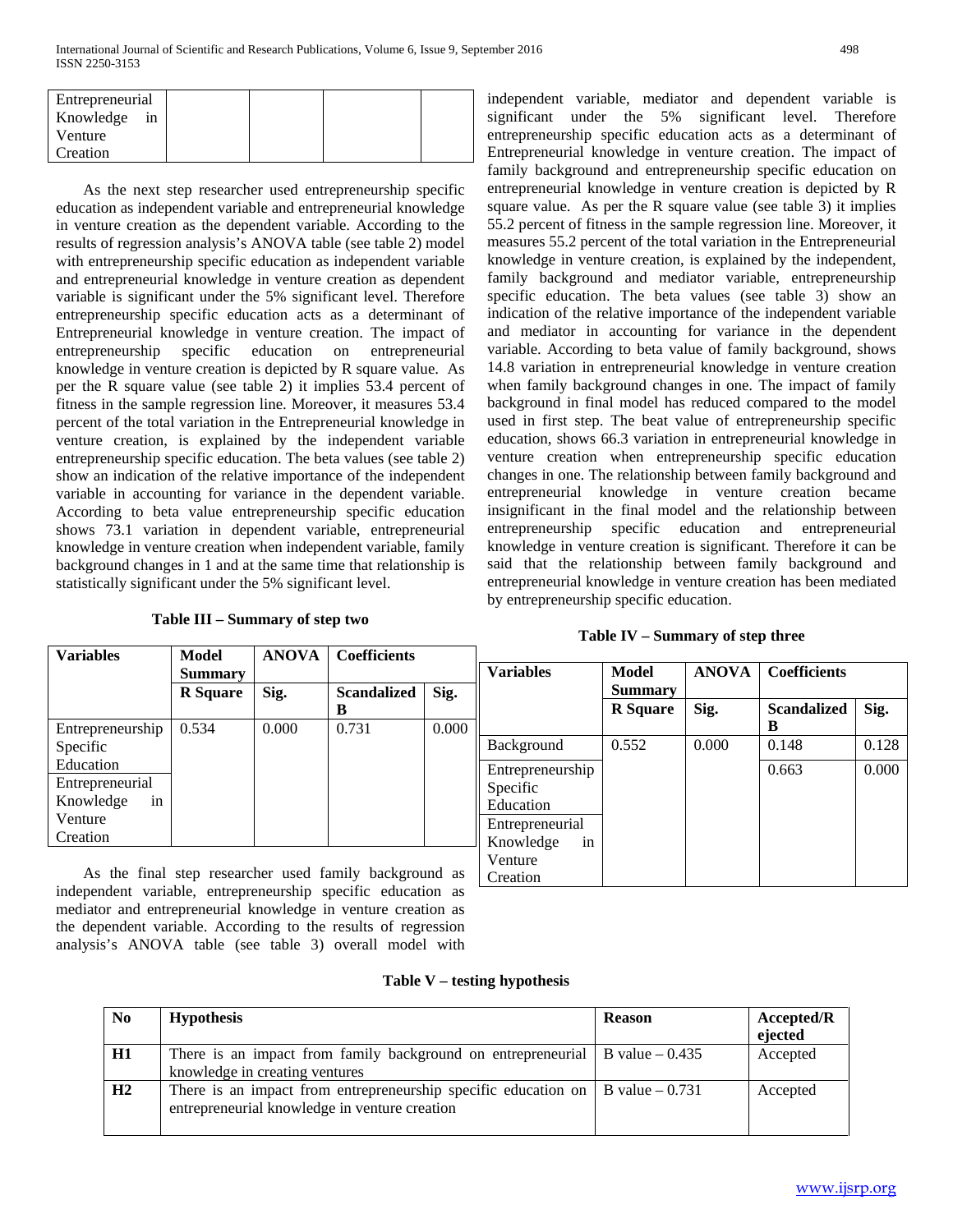| H <sub>3</sub> | Entrepreneurship specific education mediates the relationship Significant level       |                  | Accepted |
|----------------|---------------------------------------------------------------------------------------|------------------|----------|
|                | between family back ground and entrepreneurial knowledge in $\mid$ IV – insignificant |                  |          |
|                | creating ventures                                                                     | DV - significant |          |

#### VI. DISCUSSION

 Current study is intended to find the relationship between Family Background and Entrepreneurial Knowledge in Venture Creation and the relationship between Entrepreneurship Specific Education and Entrepreneurial Knowledge in Venture Creation as well as the mediation effect of Entrepreneurship specific Education on the relationship between Family background and Entrepreneurial Knowledge in Venture Creation.

# **Family Background and Entrepreneurial Knowledge in Venture Creation**

 As per the findings of previous scholars it is noted that there is an effect from family and family members for the intention and development of new ventures. Based on those inferences, in the current study researcher hypnotized that there is an impact from family background on entrepreneurial knowledge in venture creation. According to the results of data analysis it is proved that there is an impact from family background on entrepreneurial knowledge in venture creation. So H1: There is an impact from family background on entrepreneurial knowledge in creating ventures is accepted.

# **Entrepreneurship Specific Education and Entrepreneurial Knowledge in Venture Creation**

 In previous literature it is evident that there is a relationship between entrepreneurship specific education and creating and developing new ventures. In this study researcher anticipated to find the impact of entrepreneurship specific education on entrepreneurial knowledge in venture creation. As the researcher hypnotized there is an impact from entrepreneurship specific education on entrepreneurial knowledge in venture creation and that impact is strong. It is proved by the data analysis. So H2: There is an impact from entrepreneurship specific education on entrepreneurial knowledge in venture creation is accepted.

# **Family Background, Entrepreneurship Specific Education and Entrepreneurial Knowledge in Venture Creation**

 There are no evidences in literature to prove the relationships between above mentioned three variables. Therefore this is a novel contribution to the existing literature. When accessing the relationships between above three variables, the data analysis is proved that family background as the independent variable has an impact on entrepreneurial knowledge in venture creation and entrepreneurship specific education mediates that relationship. This has been proved by the regression analysis and therefore H3: Entrepreneurship specific education mediates the relationship between family back ground and entrepreneurial knowledge in creating ventures is accepted.

## VII. CONCLUSION

 A developing country like Sri Lanka requires more entrepreneurs and more entrepreneurial activities to improve the economic condition of country and also to create more jobs to the increasing workforce. Developing entrepreneurship is constrained with a belief of people that entrepreneurs are born but not made. In previous literature psychologists and sociologists have concluded that belief of heredity in entrepreneurship is only a myth. It is arguable that family background and entrepreneurship education has an impact towards promoting entrepreneurship. Family members involved in entrepreneurial activities can influence individuals' intention in venture creation and also they can view as strength in the hands of finance and motivation.

 As it is believed that, entrepreneurship can be improved through entrepreneurship education, Sri Lankan higher education sector is attempting to improve entrepreneurship by providing entrepreneurship specific education for individuals who are enrolled in higher education. Therefore some government universities like University of Kelaniya, Sri Jayawardhanapura, Uva Wellassa and etc. are offering entrepreneurship specific education for their undergraduates. Existing literature suggests that entrepreneurship specific education has an impact on both individuals' intention to create new ventures as well as creating and developing new ventures. Entrepreneurship specific education provides required knowledge to open up a new venture.

 Based on those evidences in literature, the current study was intended to fill a gap in existing literature by finding out the impact of family background on entrepreneurial knowledge in venture creation, the impact of entrepreneurship specific education on entrepreneurial knowledge in venture creation and also identify whether the entrepreneurship specific education is able to mediated the relationship between family background and entrepreneurial knowledge in venture creation.

 According the inferences of the present study it is concluded that there is an impact from family background to the entrepreneurial knowledge in venture creation and has impact from entrepreneurship specific education on entrepreneurial knowledge in venture creation when they are assessed separately as independent variables and dependent variable but when family background and entrepreneurship specific education is assessed together as independent variables it showed that entrepreneurship specific education is acting as a mediator in the relationship between family background and entrepreneurial knowledge in venture creation.

## **Implication of the Study**

 The present study is important for the literature and as well as society where it is able to fill a gap in literature and helps to challenge a myth prevailing in the society.

 In entrepreneurship literature relationship between family background and entrepreneurial behaviour is researched but the impact of family background on entrepreneurial knowledge in venture creation is not researched. The present study is fulfilling that that gap in literature. At the same time present study fills another gap in literature by paying attention on the impact of entrepreneurship education on entrepreneurial knowledge in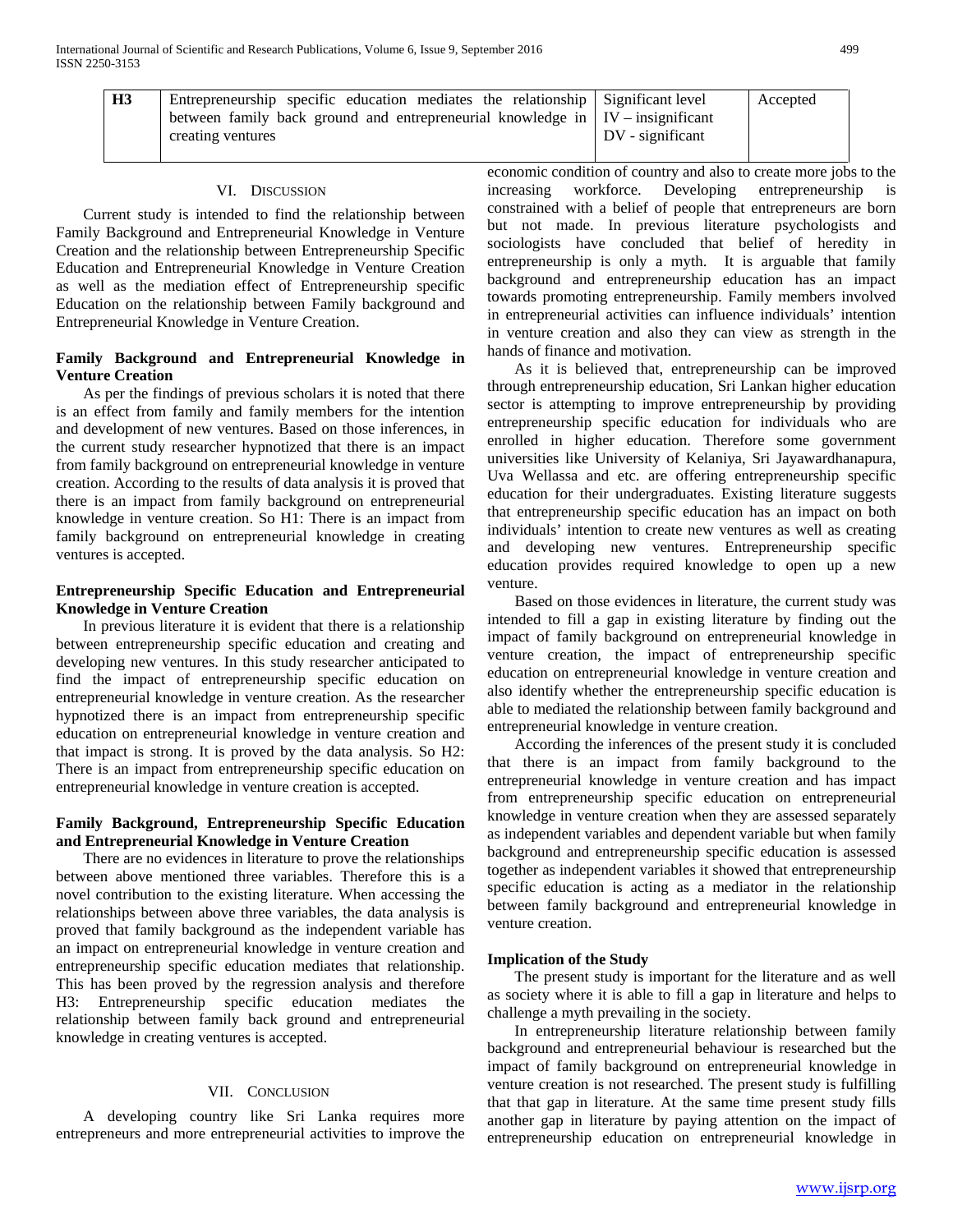venture creation and as well as the mediation effect of entrepreneurship specific education in the relationship of family background and entrepreneurial knowledge in venture creation.

 Practically this study is important to understand that entrepreneurship can be stimulated through family background and the entrepreneurship education. This study helps to eradicate or to trim down the belief in the society that entrepreneurs are born but not made. Not only that but also the study helps to understand the importance of entrepreneurship specific education in developing entrepreneurship where entrepreneurship specific education is helpful to create entrepreneurial knowledge in venture creation.

#### **ACKNOWLEDGEMENT**

 I have taken efforts in this research however; it would not have been possible without the kind support and help of my Mr. D.M.N.S.W Dissanayake, Lecturer, University of Kelaniya. I extend my heartiest gratitude for his guidance, motivation as well as the subject knowledge he has given.

 My research was focused on Entrepreneurship graduates of University of Kelaniya. I would like to extend my sincere thanks to all of them for supporting me by giving their responses for my questionnaire.

#### **REFERENCES**

- [1] Aldrich, H. E., & Cliff, J. E. (2003). The pervasive effects of family on entrepreneurship: toward a family embeddedness perspective. *Journal of Business Venturing , 18*, 573–596.
- [2] Barringer, B. R., & Ireland, R. D. (2008). *Entrepreneurship : Successfully Launching New Ventures* (4 ed.). Prentice Hall.
- Baum, J. R., Locke, E. A., & Smith, K. G. (2001). A multidimensional model of venture growth. *Academy of Management Journal , Vol 44*.
- [4] Bird, B. (1995). Toward a theory of entrepreneurial competency. *Advances in Entrepreneurship, Firm Emergence and Growth , 2*, 51-72.
- [5] Bloodgood, J. M., Sapienza, H. J., & Carsrud, A. L. (1995). The dynamics of new business start-ups: Person, context, and process. *Advances in entrepreneurship, firm emergence, and growth , 2*, 123-144.
- [6] Brandstätter, H. (2003). Personality aspects of entrepreneurship: A look at five meta-analyses. *Personality and Individual Differences* .
- [7] Brockhaus, R. H., & Horwitz, P. S. (1986). The art and science of entrepreneurship. *The Psychology of the Entrepreneur* , 25-48.
- [8] Carsrud, A. L., Olm, K., & Eddy, G. (1987). Entrepreneurs-mentors, networks, and successful new venture development: An exploratory study. *American Journal of Small Business , 12*, 13-18.
- [9] Cooper, A. C., & Dunkelberg, W. C. (1987). Entrepreneurial research: Old questions, new answers and methodological issues. *American Journal of Small Business , 11*, 11-24.
- [10] Fayolle, A., & Gailly, B. (2008). From craft to science. Teaching models and learning processes in entrepreneurship education. *Journal of European Industrial Training , 32*, 569-593.
- [11] Gartner, W. B., & Vesper, K. H. (1994). Experiments in entrepreneurship education: successes and failures. *Journal of Business Venturing , 9*, 179- 187.
- [12] Gerba, D. T. (2012). Impact of entrepreneurship education on entrepreneurial intentions of business and engineering students in Ethiopia. *African Journal of Economic and Management Studies , Vol 3* (2).
- [13] Hansemark, O. (1998). The effects of a program on need for achievement and locus of control of reinforcement. *International Journal of Entrepreneurship Behaviour and Research , 4*, 28-50.
- [14] Heinonen, J., & Poikkijoki, S. (2006). An entrepreneurial-directed approach to entrepreneurship education: mission impossible. *Journal of Management Development , 25*, 80-94.
- [15] Holmgren, C., From, J., Olofsson, A., Karlsson, H., Snyder, K., & Sundtrom, U. (2004). Entrepreneurship education: Salvation or damnation? *International Journal of Entrepreneurship , 8*, 55-71.
- [16] Jones, C., Matlay, H., & Maritz, A. (2012). Enterprise education: for all, or just some? *EducationþTraining , 54*, 813-824.
- [17] Knight, F. H. (1971). *Risk, Uncertainty and Profit, Stigler.* Chicago: University of Chicago.
- [18] Krueger, N. F. (1993). Growing up 'entrepreneurial?' Developmental consequences of early exposure to entrepreneurship. *Academy of Management Best Paper Proceedings.*
- [19] Krueger, N. F., Reilly, M. D., & Carsrud, A. L. (2000). Competing models of entrepreneurial intentions. *Journal of Business Venturing , Vol 15*.
- [20] Kuratko, D. (2003). Entrepreneurship education: emerging trends and challenges for the 21st century. *Coleman Foundation White Paper Series* .
- [21] Lee, S. H., & Wong, P. K. (2004). An exploratory study of technopreneurial intentions: A career anchor perspective. *Journal of Business Venturing , Vol 19*.
- [22] Lüthje, C., & Franke, N. (2003). The "making" of an entrepreneur: testing a model of The "making" of an entrepreneur: testing a model of. *R&D Management* .
- [23] Matlay, H. (2006a). Entrepreneurship education: more questions than answers. *Education + Training , 48*, 293-295.
- [24] Matlay, H. (2008). The impact of entrepreneurship education on entrepreneurial outcomes. *Journal of Small Business and Enterprise Development , 15*, 382-396.
- [25] Matlay, H., & Storey, D. J. (2003). Should you become an entrepreneur? Positive and negative. *Mercia Fest, Warwick University, Coventry.*
- [26] Matthews, C. H., & Moser, S. B. (1996). longitudinal investigation of the impact of family background and gender on interest in small firm ownership. *Journal of Small Business Management , 32*, 29-43.
- [27] Matthews, C. H., & Moser, S. B. (1996). longitudinal investigation of the impact of family background and gender on interest in small firm ownership. *. Journal of Small Business Management, , 34*, 24-43.
- [28] Mayhew, M. J., Simonoff, J. S., Baumol, W. J., Wiesenfeld, B. M., & Klein, M. W. (2012). Exploring innovative entrepreneurship and its ties to higher education experiences. *Research in Higher Education , 53*, 831-859.
- [29] Mitra, J., & Matlay, H. (2004). Entrepreneurial and vocational education and training: lessons from Eastern and Central Europe. *Industry & Higher Education , 18*, 53-69.
- [30] Perera, Q. (2012, May 06). *Local universities producing less than 5% of SL's entrepreneurs.* Retrieved December 25, 2012, from Sunday Times: http://www.sundaytimes.lk/120506/BusinessTimes/bt16.html
- [31] Rae, D. (1997). Teaching entrepreneurship in Asia: impact of a pedagogical innovation. *Entrepreneurship, Innovation and Change , 6*, 193-227.
- [32] Raposo, M., & do Paco, A. (2011). Entrepreneurship education: Relationship between education and entrepreneurial activity. *Psicothema , 23*, 453-457.
- [33] Sanchez, J. C. (2010a). University training for entrepreneurial competencies: Its impact on intention of venture ereation. *International Entrepreneurship and Management Journal* , 1-16.
- [34] Scott, M. G., & Twomey, D. F. (1998). The Long-term supply of Entrepreneurs: Students' Career Asperations in Relation to Entrepreneruship. *Journal of Business Management , 26* (4), 5-13.
- [35] Solesvik, M. Z., Westhead, P., & Matlay, H. (2013). Entrepreneurial assets and mindsets: Benefit from university entrepreneurship education investment. *Education + Training , 55*, 748 - 762.
- [36] Solomon, G. (2007). An examination of entrepreneurship education in the United States. *Journal of Small Business and Enterprise Development , 14*, 68-82.
- [37] Steier, L., & Greenwood, R. (2000). Entrepreneurship and the evolution of angel financing networks. *Organization Studies , 21*, 163-192.
- [38] White, R. E., Thornhill, S., & Hampson, E. (2007). A Biosocial Model of Entrepreneurship: The Combined Effects of Nurture and Nature. *Journal of Organizational Behavior , 28*, 451-466.